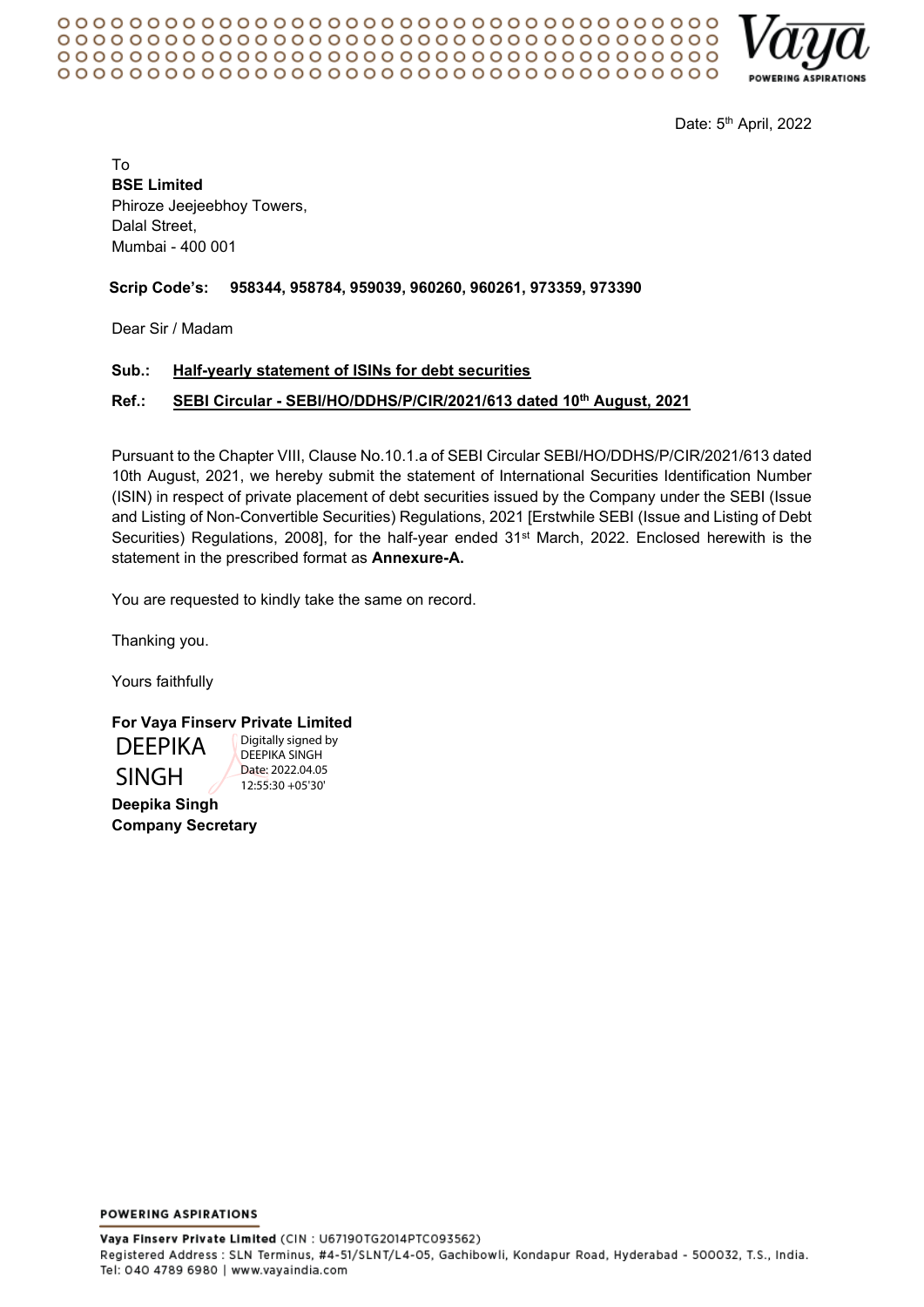# **Annexure A Details of ISINs in respect of Private Placement of Debt Securities under the SEBI (Issue and Listing of Non-Convertible Securities) Regulations, 2021 for the Half-year ended 31st March 2022:**

| Sr.<br><b>No</b> | Name of the Issuer                     | <b>ISIN Number</b> | Listed /<br><b>Unlisted</b> | <b>Issuance</b><br><b>Date</b> | <b>Maturity</b><br><b>Date</b> | Coupon<br>Rate | <b>Payment Frequency</b> |                                                                                               | <b>Embedded Option, if</b><br>any                             |                                                                    | <b>Amount</b> | Amount                    |
|------------------|----------------------------------------|--------------------|-----------------------------|--------------------------------|--------------------------------|----------------|--------------------------|-----------------------------------------------------------------------------------------------|---------------------------------------------------------------|--------------------------------------------------------------------|---------------|---------------------------|
|                  |                                        |                    |                             |                                |                                |                | Interest                 | Principal                                                                                     | <b>Call Option</b>                                            | <b>Put Option</b>                                                  | Issued $(₹)$  | <b>Outstanding</b><br>(₹) |
| $\mathbf{1}$     | Vaya Finserv<br><b>Private Limited</b> | INE02DI07068       | Listed                      | 24-Oct-18                      | 02-June-22                     | 13.10%         | Semi-<br>annually        | <b>Bullet</b>                                                                                 | At the end<br>of 24<br>months<br>from date<br>of<br>allotment | At the end<br>of 24 & 36<br>months<br>from date<br>of<br>allotment | 43,00,00,000  | 43,00,00,000              |
| $\overline{2}$   | Vaya Finserv<br><b>Private Limited</b> | INE02DI07035       | Unlisted                    | 12-Oct-18                      | 31-Mar-23                      | 13.90%         | Quarterly                | <b>Bullet</b>                                                                                 | At the end<br>of 36<br>months<br>from date<br>of<br>allotment | At the end<br>of 24 & 36<br>months<br>from date<br>of<br>allotment | 25,00,00,000  | 25,00,00,000              |
| $\overline{3}$   | Vaya Finserv<br><b>Private Limited</b> | INE02DI07043       | Listed                      | 20-May-19                      | 20-May-22                      | 13.1411%       | Semi-<br>annually        | 50% on 20-<br>May-2021<br>and<br>remaining<br>50% on 20-<br>May-2022                          | Nil                                                           | Nil                                                                | 41,00,00,000  | 20,50,00,000              |
| $\overline{4}$   | Vaya Finserv<br><b>Private Limited</b> | INE02DI07050       | Listed                      | 22-Oct-19                      | 22-Oct-25                      | 12.95%         | Semi-<br>annually        | 25% on 22nd<br>October<br>2021 and<br>remaining<br>75% on 22 <sup>nd</sup><br>October<br>2025 | At the end<br>of 36<br>months<br>from date<br>of<br>allotment | At the end<br>of 36<br>months<br>from date<br>of<br>allotment      | 35,00,00,000  | 26,25,00,000              |